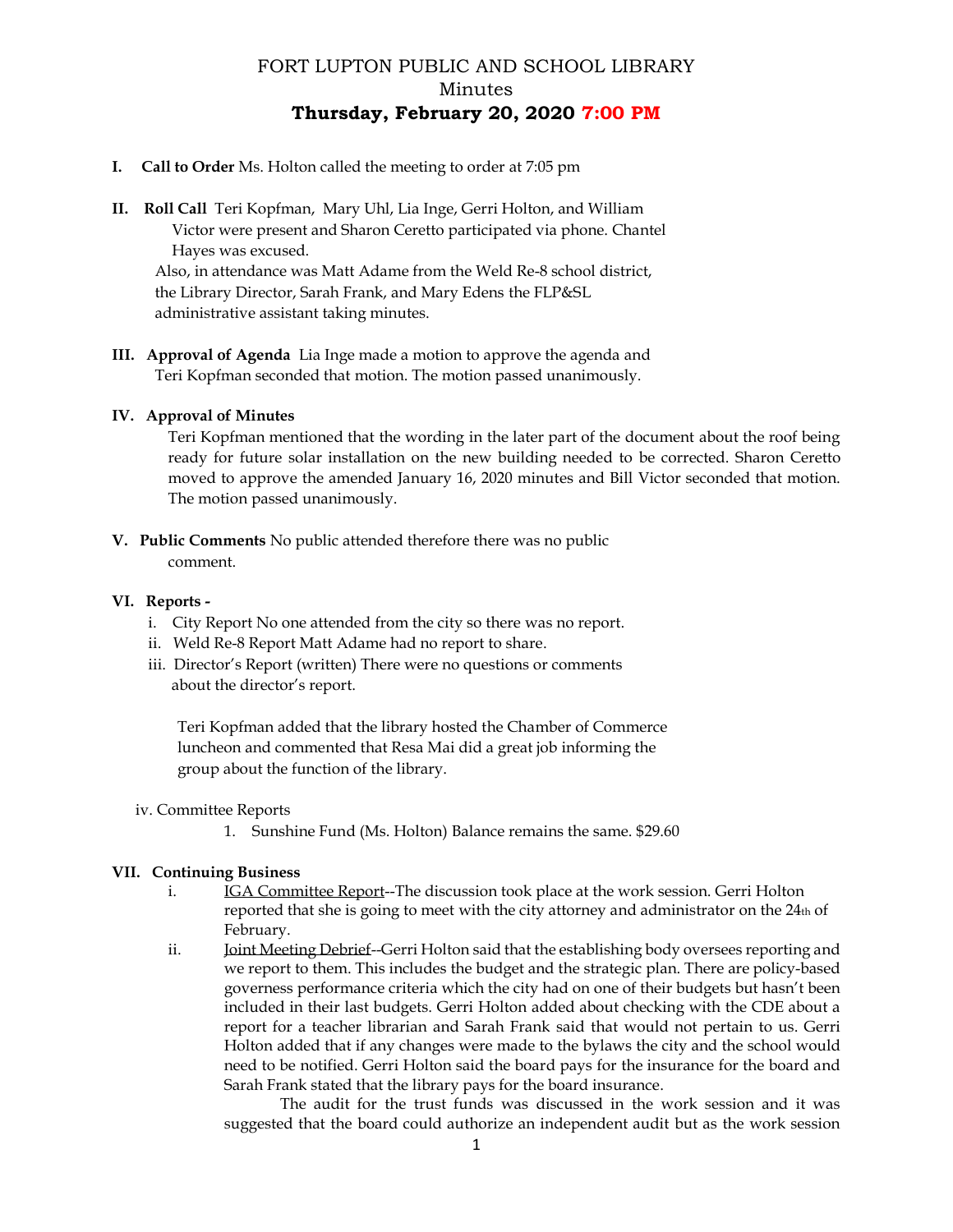discussion continued, the board found that it would not be a good idea. The audit will continue to be carried out by the city.

The trust funds are under the library board control, so the questions the board has would probably be directed towards Leann Perino, the city finance director. The type of questions the board has, for example, are how we can monitor the funds and who are the signers on that account. Bill Victor had a question about the audit and stated that we are spending \$14,000 for it but not getting anything out of it, and he questioned why the library board is not getting any kind of review of the audit. Sarah Frank said she can ask for the audit review and she was sure that the city would share the audit. Bill Victor said we should get something out of our cost, the library board should at least have the option to see it even if they don't want to, that's fine, but we should look at if we want to. Bill Victor continued that we are spending a lot of money on that audit. Sharon Ceretto commented that we should have access to it especially because we haven't had to pay for it in the past, and it's a big chunk of change.

Gerri Holton asked if we must request to be part of that audit and asked if the library has to supply information for the audit or do they have it? Sarah Frank answered that they have our records. The board discussed their feelings about the amount of money spent on the audit and that it seems ridiculous to them. Members of the board asked if it the library has any influence in the audit and Sarah Frank told the board that it is a state audit and the city is the fiscal agent, so they are the ones that arrange the audit. Lia Inge said she is wondering if seeing the audit would give any insight when the board is preparing the library budget and if there is any value the board can draw from the audit information going forward. Mary Uhl asked if the informationwas online and Sarah Frank said she didn't think so. Lia Inge asked Sarah Frank if she could get a copy of the audit. Teri Kopfman shared that the budget for audit 2019 states that the amount for the budget was \$20,000. Gerri Holton thought she saw \$12,000. Teri Kopfman shared the information she had that looked like they hadn't subtracted any amount from our budget. Sarah Frank said she'd check into this issue. Bill Victor said that maybe we will leave this for later, but he is concerned about this matter and that we don't get this audit. Gerri Holton asked if Sarah Frank could get the audit from the last couple of years and Sharon Ceretto agreed and said it would give good reference points.

Gerri Holton said that Colorado Law provisions and High Plains Library District service area plan is something they are developing. Sarah Frank said that member services are what the member libraries have been working on as part of that draft. Gerri Holton said that the we (HPLD board?) just decided that the best practice is one that protected accountability, she also thinks we are protected regarding the district moneys to have the service plan for how libraries will spend the money. Gerri Holton said that IGAs are approved by establishing bodies that have approved the HPLD IGA.

Gerri Holton said that a debrief of the meeting session would be more about how the board members felt about the process, how did they think it worked, what could be better next time, and then Gerri asked to hear from everybody. Gerri Holton continued to say that some of the library board had expressed some regret that they didn't know what was happening and stated "honestly, it was a pretty fast process and it had changed by the time the meeting started". Bill Victor expressed his feelings that everyone else seemed unaware about a future public building and that they hadn't thought about what will happen when the library changes to a school library. Bill Victor continued that they didn't think of the future at all so in that sense of it he thought the meeting went well. Bill Victor also said that he would have liked to look at a draft of the presentation prior to the meeting. Teri Kopfman asked if it would have been better to scroll through the existing IGA so everyone would know what it really encompassed and what the board thought. Gerri Holton said the reason why we didn't do that is that the IGA isn't correct and then it would appear that we would have more to dispute and also that she had hoped it would make the meeting less difficult. Lia Inge said that like Bill Victor said, it was pulled together last minute and maybe that was an error on our part that we weren't prepared enough, but it was not known what was planned and several board members were sitting there unaware.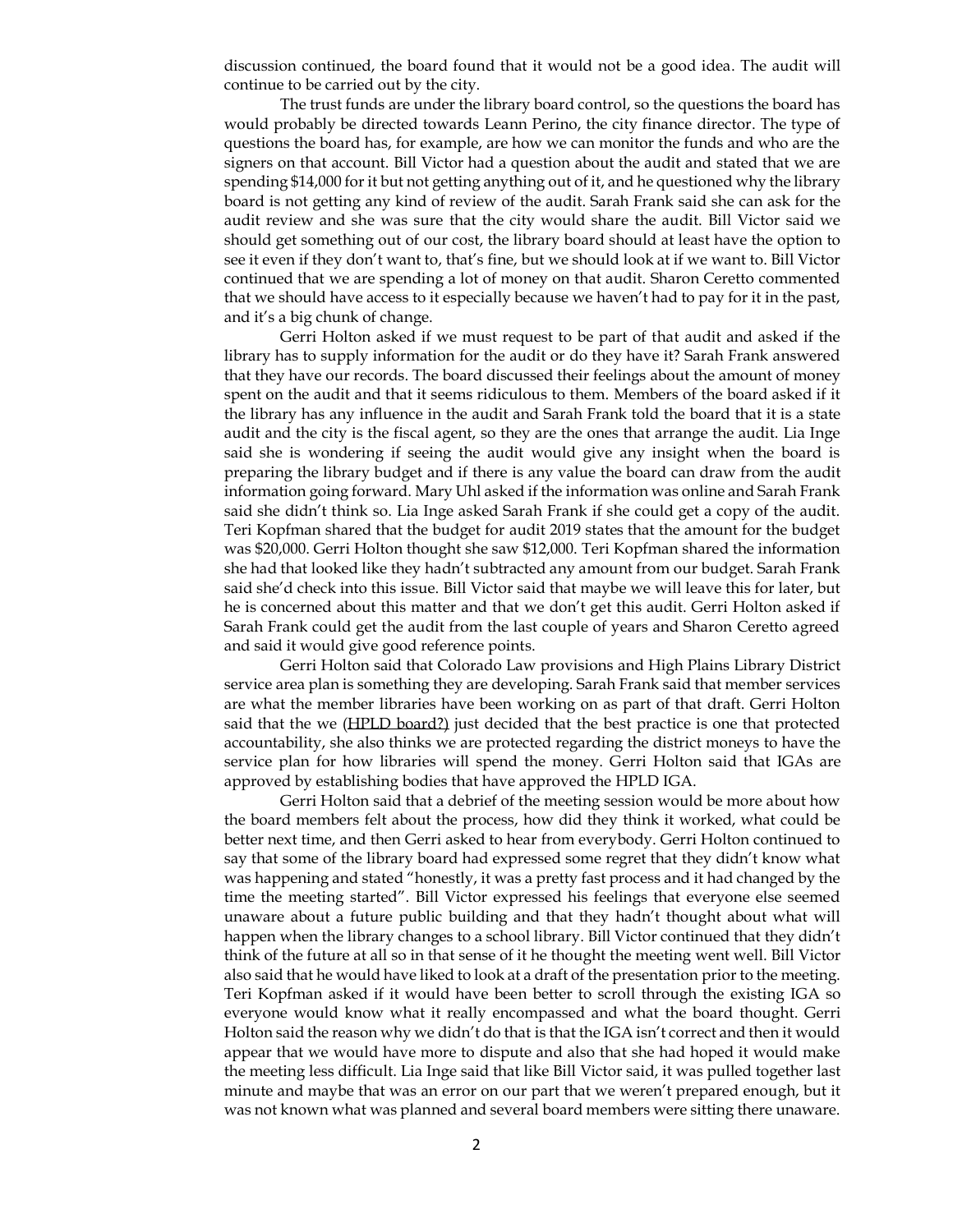Mary Uhl said that she thought it was a good meeting, but that it would have been good to have a rough draft of what we were presenting so that the library board was more aware. Mary Uhl continued to say that the members of the library board are representatives from the city and school, we are not asking, you have trusted us what we are bringing to the table so look through it and if there are any glaring errors, bring it back to us. Teri Kopfman said a lot of the school board had never seen the IGA, so they didn't have a clue what it contained so there it was difficult for them to express an intelligent response. Sarah Frank said they should have seen it because they sign it but then Teri Kopfman reminded her that it was signed in 2014 and a lot of those people were not on the school board at that time.

Bill Victor wondered if the board could step around the system and send emails to the group on something on like the bylaws such as the president would commence a chain mail to the group that shares general information and says that it is a bylaw thing and set it up with a message maybe like by opening this email you are a part to this. Sarah Frank said that by law meetings must be public. Bill Victor wondered if they could be sent by public document. Sarah said the public must be able to attend and that meetings are posted on the website and on doors in the library.

Lia Inge said that she thinks that there were too many people from the school board and expressed concerns that the superintendent admitted that he had not approaching subject with them. Lia Inge continued to state that instead of having the entire board attend the meeting Matt Adame attends the library board meetings and could have been their representative. Matt Adame said that he gives the board a library report on the Monday following the meetings, but he doesn't do the whole meeting. Matt Adame continued that he shares the documents with Alan Kaylor, but he doesn't disperse them to all the school board members and also said that he doesn't give the school board all the information from the library board meetings. Matt Adame said that there was so much to absorb from the join meeting and that the school board didn't know what to expect at that meeting.

Gerri Holton said we are not recognized as part of that IGA and that we were trying to look at the IGA together. Gerri Holton said the feedback she had gotten from Alan Kaylor before the meeting was that this is the first time we have had these three bodies together to talk about how we can work together. Gerri Holton continued to say that the idea was to get involvement with the city, school district and the library as the IGA is signed and the entities are bound by the IGA. Gerri Holton expressed her concern that so much information goes through a few people but maybe not to everybody and so this meeting could have been away to tell everybody how the IGA works, this is how you have input on how the IGA states, and what do you need to do because you (the city and school district) are the establishing body. Gerri Holton continued that if somebody gets shut out of the conversation or doesn't get to participate, they wouldn't know what was contained in the document.

Teri Kopfman suggested that perhaps using small bullets or parameters for the meeting may have been more beneficial. Matte Adame said that none of the school board members really knew what happened between the previous IGAs and 2020 and what was going on now, it was kind of a disconnect. Gerri Holton said that they have not had an IGA since 2014 and that was different from 2006 but we were trying as the library board to say this is what we'd like it to be, this is what would work.

Lia Inge said that part of the problem was that the library board did not know what was going on that night. Gerri Holton said that the library board had discussions about the IGA. Lia Inge said that she agreed that they had discussions about the IGA but that night they were not sure about what was going on and what we planned on doing, that's where there was a lot of disconnect. Bill Victor said he walked in late and didn't know that there was a meeting with this topic going on he felt awkward even though he was only about ten minutes late, but the discussion was off to the races. Bill Victor said he was not criticizing Gerri Holton, he said she did a great job presenting, but he was back tracking the entire time dealing from what he remembered what was going on and trying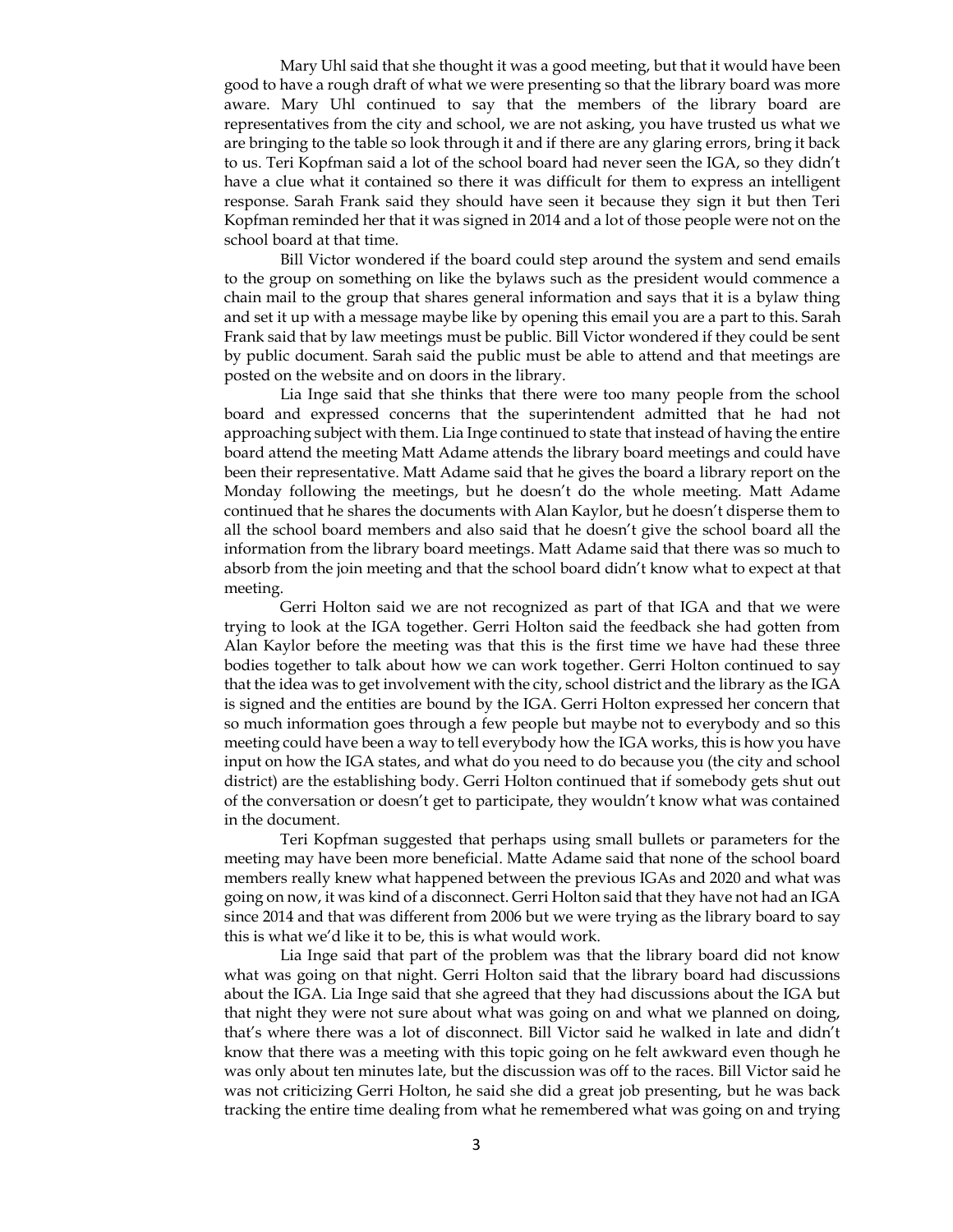to relate it to what was going on that night. Bill Victor continued to say he was going back and forth and finally about a quarter of the way through the meeting he figured out what was going on, but it took him a little bit to finally get where you (Gerri) were going with it.

Gerri Holton said that her first comment was about what we had gone through and the second and third were supposed to include the group walking around and making comments on the posters. Matt Adame said the school board got all the information but that it was a heavy-duty meeting and he was glad he had a three-day weekend to kind of digest all of it. Bill Victor said that Gerri Holton did a good job, got her point across and made good points about the library. Bill Victor said that a lot of people went away thinking about what they wanted out of the whole thing and they will come back with something from the whole experience. Gerri Holton said she was glad it was over because she felt there could have been more engagement but there wasn't, there wasn't a lot of push back and she doesn't know what people are thinking now.

Gerri Holton said that she thought that the next step is the follow up and asked the library board what everyone was thinking. Gerri Holton said that she and Sarah Frank are going to the school board meeting to report on the IGA and to get some information from the school board. Terri Kopfman said that at the end of the meeting it was said that we would try to do something in April but she doesn't know what that looks like because Tom Holton said he needed to visit with two other people so what does that exactly mean. Teri Kopfman asked if we are going to create the document and go forward or does Tom Holton want to see what experience people have had in the past to then modify the document.

Gerri Holton said she and Sarah Frank will be attending the school board meeting on March 9th and Sarah Frank said that it will not be about the IGA, it will be about the importance of school libraries. Mary Uhl said that April is too soon for a deadline.

Gerri Holton asked if we should send out a message saying thank you for coming, what are your thoughts about the meeting, and should a joint committee be formed to go back and inform the groups. Gerri Holton said that she knew that the process would take at least a year. Bill Victor thought that we could start with feedback because a lot of times there is a lot of back and forth but not a lot of people get back to answer and perhaps we could get more ideas on what to do and understand what each individual is concerned about and then we could develop the IGA a lot quicker and not spend two hours on everything.

Lia Inge was concerned about the mayor and her choice not to stay at the meeting, she said what will happen there if the mayor doesn't want to address the IGA, and if the library board is spinning wheels because the city has the signed IGA. Teri Kopfman said we will need a new one when we build the public building. Lia Inge said that Susan Browne said it doesn't affect the school district and Lia Inge had told her that it effects this building but perhaps not the pubic building. Sarah Frank said that we can't email all the people who attended the meeting. Mary Uhl mentioned that perhaps we could see if the school district wants to modify the IGA. Lia Inge said that there were quite a few missing city council members.

Teri Kopfman said that we need to decide what's our next step and asked the library board about what we need more information regarding this topic. Teri Kopfman continued to say that the city especially needs to tell us their thoughts because they are driving, she asked does the city want us to start some documents or outlines, would they want to fill in blanks or do they want the library board to drive this so the library board members know that we can work ahead and so we aren't rushed in the end. Gerri Holton said we could give them the information, not necessarily in the form we have, but share the elements of the IGA and what we are doing now. Teri Kopfman said that maybe the library board will need to type it out and say this is best practice, best example, or that currently this is what works. Mary Uhl mentioned the suggestion from the meeting of keeping it simple.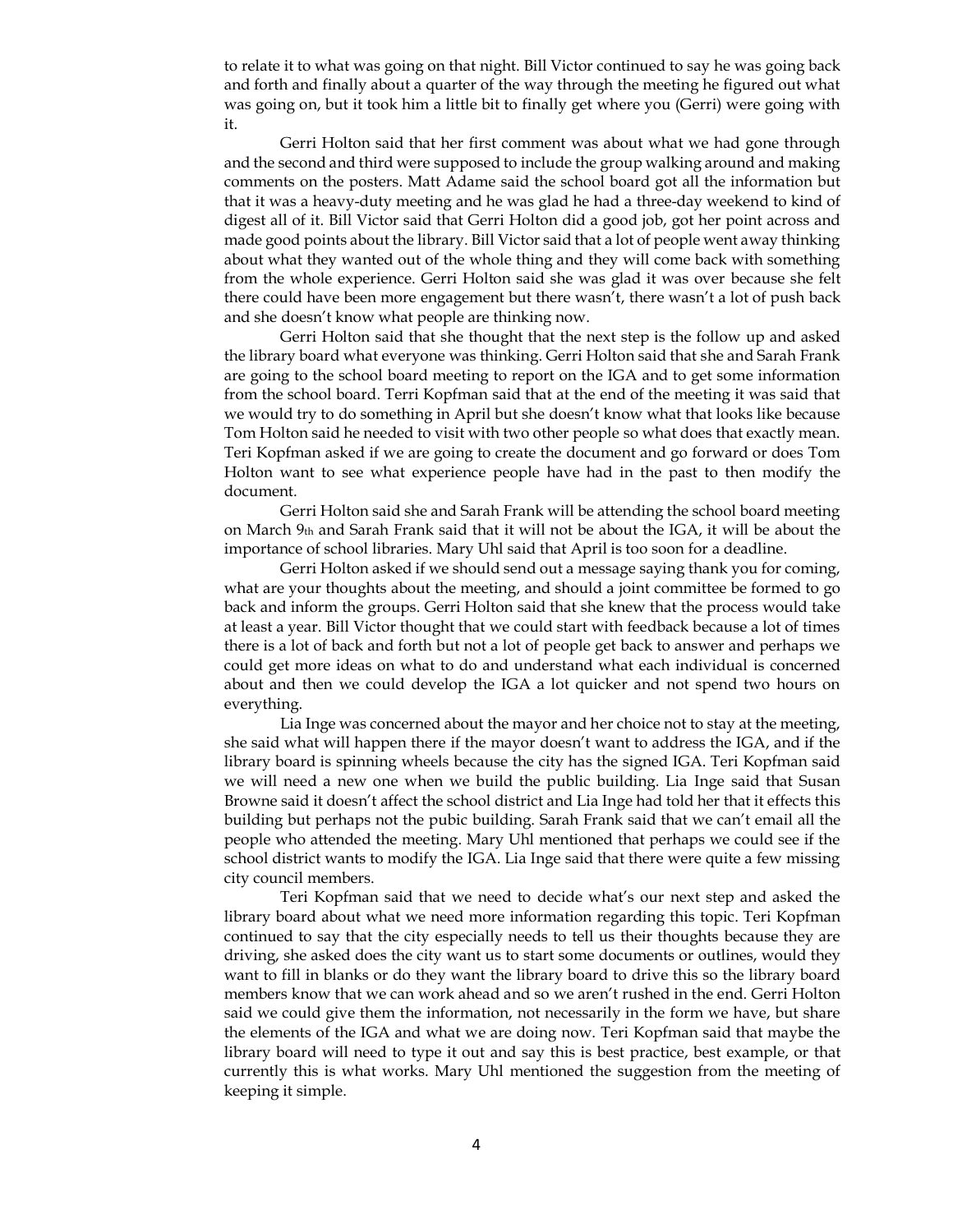Gerri Holton said the library board has not been included in the IGA before and she just wanted to make sure that the joint library will share resources and that the library board will do its part. Teri Kopfman said that the library board can get started and create some direction so that it can be steps to approve. Gerri Holton asked about having a completion date and Matt Adame said that the added pressure may not be productive. Teri Kopfman said we need to sit down and produce some verbiage and state that here's our beginning attempt at establishing the future IGA. Teri Kopfman continued that then the library board could hand it over to Cris Cross, Sarah said it would go to Mari Pena, and give it to Susan Brown and/or Debra and say this is what we started, develop and add on.

Teri Kopfman proposed that by April we will be typing up a draft for the school and city to develop with the library board. Sarah Frank asked Matt Adame if the school board has discussed the school library and Matt said not really. Sharon Ceretto asked Matt Adame about a line item at the school district about a school librarian, and if it has been discussed but not established and Matt Adame said that was correct, this has been discussed but not established. Sharon Ceretto continued to ask Matt Adame if currently, because the budget is so tight, that there is a concern about having money in order to have a school librarian and he said that would be fair to say. Sharon Ceretto stated that a teacher librarian is up in the air.

Sarah Frank clarified that the Adult librarian will oversee the teen collection and assist high school classes when teachers bring students to the library. Gerri Holton suggested that the library can share the teen librarian or find it in the budget to help support someone for the high school library. Sharon Ceretto suggested offsetting the costs in some way. Sarah Frank asked Matt Adame if he is aware of the school board discussing not having a school library and he said he had not heard that, but he has heard discussions to pool money to have a staff person. Mary Uhl asked if they don't find the money what happens. Sarah Frank said that she heard that the school district doesn't think the students use the library and she stated that they do, she has statistics to prove it. Mary Uhl asked if the hours would change when the public building is opened, and Sarah said this location would have the typical high school hours. Teri Kopfman asked about working on the draft and Mary Uhl suggested working on it for a time each meeting.

Gerri Holton asked if anyone was interested in working on the document and Lia Inge, Mary Uhl, and Bill Victor said they would volunteer. Gerri Holton said we could just post it and have the meeting in the conference room or at a coffee shop. Bill Victor thought that maybe people could come in a bit early to a regular meeting and work on it before the meeting starts. Sharon Ceretto said it's a learning curve and she heard from a couple of people that they felt blindsided with all the posters on the walls.

iii. HPLD IGA

#### **VIII. New Business**

- i. **Board Calendar** Everyone received a document with dates of library events
- ii. **Loan Policy** Sarah said that the update should be in printed in blue. Sarah continued that the reason for this change is because the students have limited funds and can't afford a fee for a new card. Sarah Frank added that the policy also added that children of 16 years of age who have previously needed a parent to sign for a card will be able to get at card, HPLD loan policy is also 16 years of age. Sarah Frank said that the website will have the exact wording. Sharon Ceretto asked it the two-piece card was still available and Sarah said that they were. Mary Uhl was concerned about travelers and their access to computers. Bill Victor was also concerned about someone without a card who needs to get on the computer and Sarah said that we have guest passes available. Gerri Holton suggested to take out the word responsible from the policy. Mary Uhl moved to approve